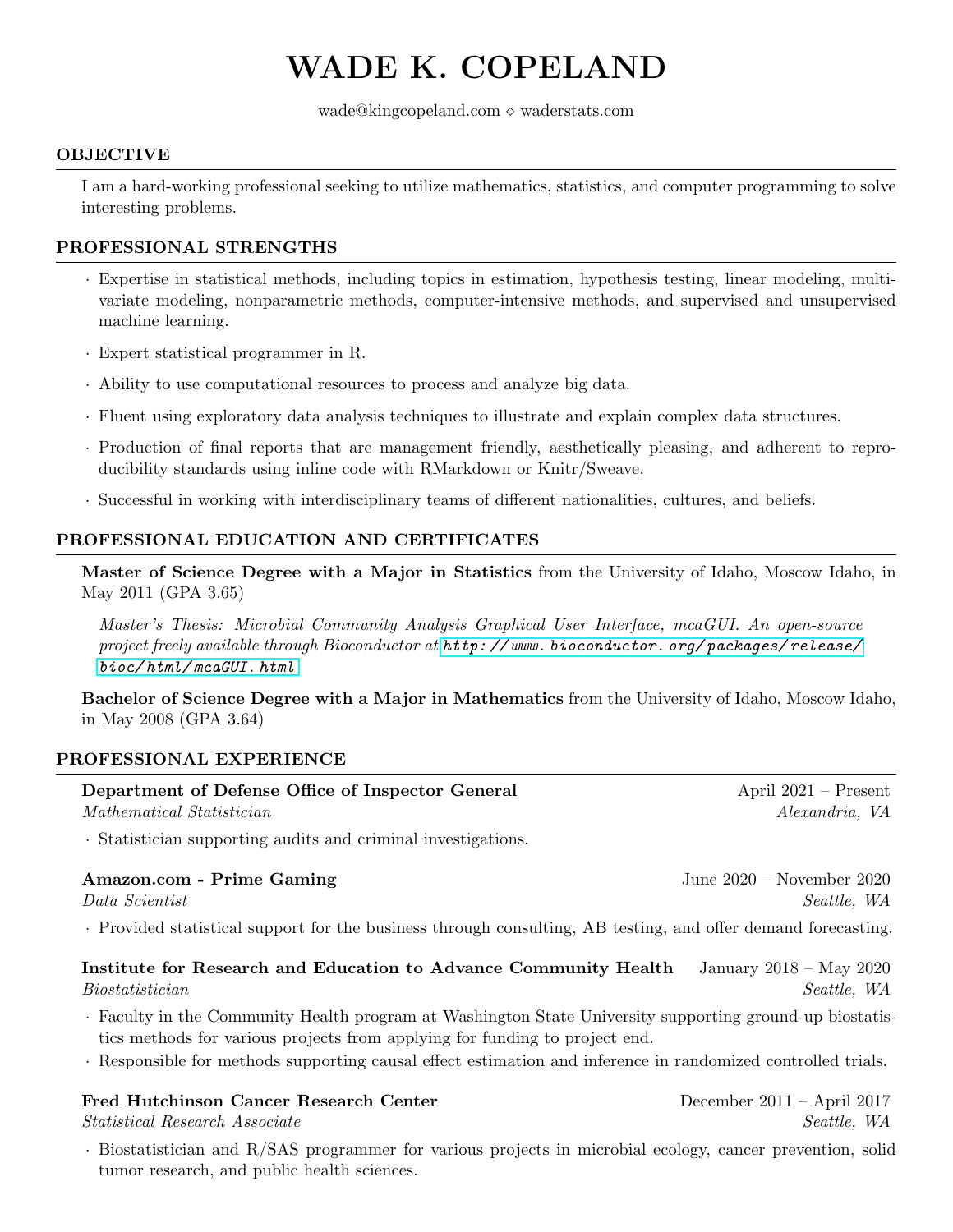- · Focus on high-dimensional data analysis techniques using penalized and kernel regression methods as well as various eigenvector methods such as principal component analysis and multidimensional scaling.
- · Work on large scale genome-wide association studies specializing in high-throughput and parallel processing for the analysis of large data sets (upwards of one terabyte flat files and databases).
- · Specialization in various -omics, including genomics (SNP, gene expression, and copy number variation), metabolomics, epigenomics, and metagenomics (16S and functional analysis).
- · Integration and analysis of public health data from disparate sources, including survey data, accelerometer, pharmacokinetic, and biomarkers.

#### Initiative for Bioinformatics and Evolutionary Studies August 2009 – May 2011

Graduate Research Assistant Moscow, ID

- · Lead programmer for the development of an R-based graphical user interface for the analysis of microbial communities.
- · Developed application-based methods to apply time series analysis to aligned sequence data, focusing on multivariate data structures.
- · Participated in theory- and application-based research in the development of Bayesian methods for the analysis of Terminal Restriction Fragment Length Polymorphisms.

#### PROFESSIONAL INTERNSHIPS

University of Idaho Department of Statistics August 2010 – December 2010 Experimental Design Assistant Lecturer Moscow, ID

· Assisted with the instruction of Statistics 507, Experimental Design. Responsible for teaching advanced statistical programming using the SAS software package.

# University of Idaho Statistics Consulting Center January 2010 – May 2010

· Responsible for providing statistical advice at all experimental stages, including experimental design and identifying appropriate data analysis techniques to answer research hypotheses.

#### PROFESSIONAL APPLICATIONS

| <b>Statistical Programming</b>     | R, SAS                                          |
|------------------------------------|-------------------------------------------------|
| <b>Computational Resources</b>     | Amazon Web Services – Lightsail, EC2, SageMaker |
| <b>Version/Source Control</b>      | $\operatorname{Git}$                            |
| <b>Document Markup</b>             | LAT <sub>E</sub> X, Markdown, Microsoft Word    |
| Database                           | Excel, Microsoft Access, REDCap, SQL            |
| Email                              | Microsoft Outlook, Google Mail                  |
| <b>Presentations</b>               | Beamer, PowerPoint                              |
| <b>Operating Systems</b>           | Mac OS, Windows, Linux/Unix Terminal            |
| Web Development and Administration | HTML, CSS                                       |
|                                    |                                                 |

#### PUBLICATIONS

Angie Ulrich, Yamile Molina, Katherine J Briant, Lynn E Onstad, Copeland, Wade, Sarah E Holte, and Beti Thompson. Stress among latinos: Does it vary by occupation and agricultural season? Journal of occupational and environmental medicine, 2018.

Timothy W Randolph, Sen Zhao, Copeland, Wade, Meredith Hullar, Ali Shojaie, et al. Kernel-penalized regression for analysis of microbiome data. The Annals of Applied Statistics, 12(1):540–566, 2018.

Charleen D Adams, Kristina M Jordahl, Copeland, Wade, Dana K Mirick, Xiaoling Song, Cassandra L Sather, Karl Kelsey, Andres Houseman, Scott Davis, Timothy Randolph, et al. Nightshift work, chronotype, and genome-wide dna methylation in blood. Epigenetics, 12(10):833–840, 2017.

 $Statistical\ Consultant$  Moscow, ID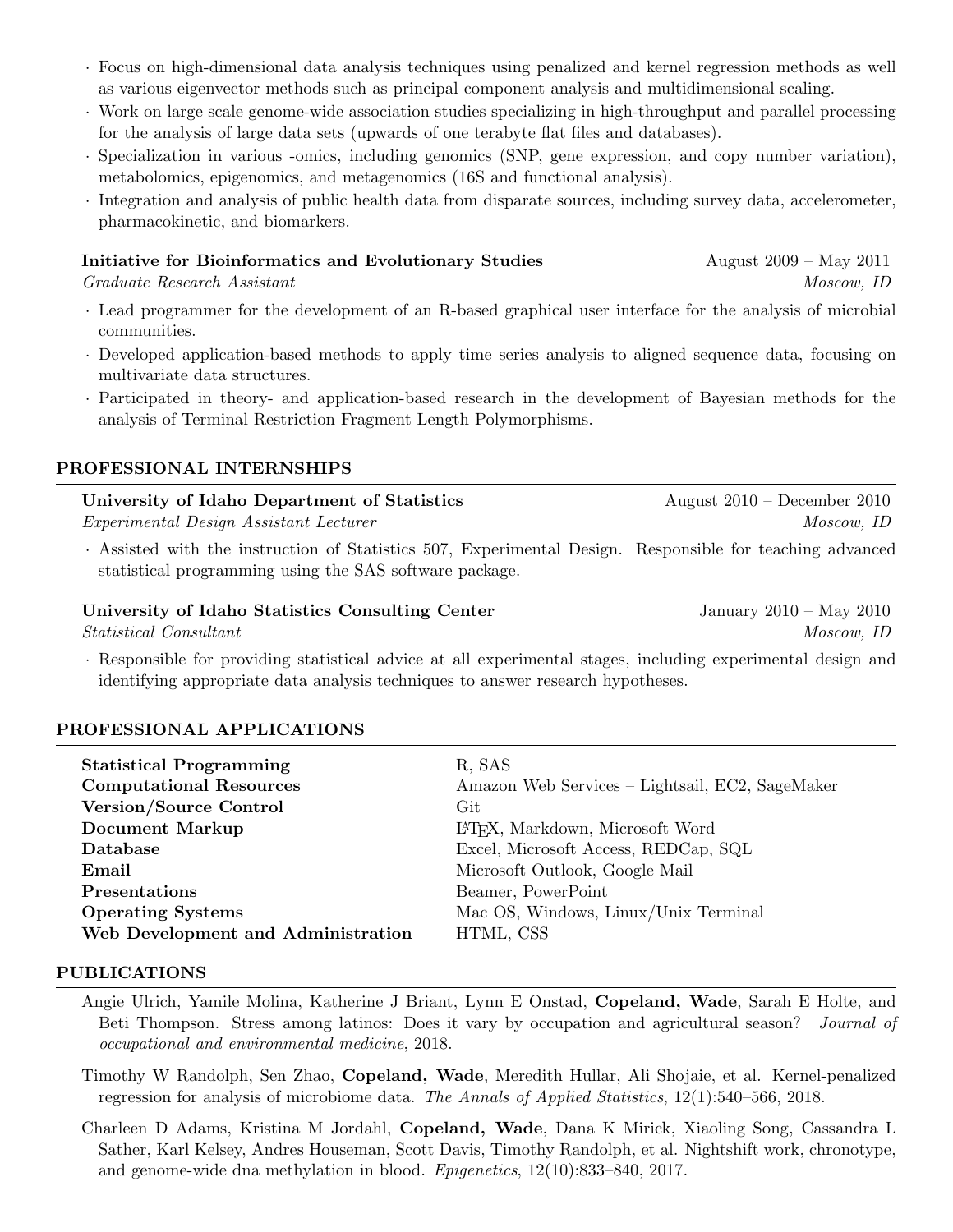- L.K. Ko, M. Petrescu-Prahova, P. Moran, D. Reuland, E. Rodriguez, J. Yoon, and Copeland, W.K. Cancer communication among hispanic patients and their social networks, 2017. Poster presented at the 41st Annual Meeting American Society of Preventive Ocology in Seattle, WA. March 11, 2017.
- Jonathan B Bricker, Copeland, Wade, Kristin E Mull, Emily Y Zeng, Noreen L Watson, Katrina J Akioka, and Jaimee L Heffner. Single-arm trial of the second version of an acceptance & commitment therapy smartphone application for smoking cessation. Drug and Alcohol Dependence, 2016.
- Linda K Ko, Edgar Rodriguez, Jihye Yoon, Rekha Ravindran, and Copeland, Wade K. A brief communitybased nutrition education intervention combined with food baskets can increase fruit and vegetable consumption among low-income latinos. Journal of Nutrition Education and Behavior, 2016.
- Heidi M Tham, Sarah Hohl, Copeland, Wade, Katherine J Briant, Leticia Márquez-Magaña, and Beti Thompson. Enhancing biospecimen knowledge among health care providers and representatives from community organizations. *Health promotion practice*, page  $1524839916641069$ , 2016.
- Emily Y Zeng, Jaimee L Heffner, Copeland, Wade K, Kristin E Mull, and Jonathan B Bricker. Get with the program: Adherence to a smartphone app for smoking cessation. Addictive Behaviors, 63:120-124, 2016.
- Katherine Josa Briant, Noah Espinoza, Avigail Galvan, Elizabeth Carosso, Nathan Marchello, Sandra Linde, Copeland, Wade, and Beti Thompson. An innovative strategy to reach the underserved for colorectal cancer screening. Journal of Cancer Education, 30(2):237–243, 2015.
- Meredith AJ Hullar, Samuel M Lancaster, Fei Li, Elizabeth Tseng, Karlyn Beer, Charlotte Atkinson, Kristiina Wähälä, Copeland, Wade K, Timothy W Randolph, Katherine M Newton, et al. Enterolignan-producing phenotypes are associated with increased gut microbial diversity and altered composition in premenopausal women in the united states. Cancer Epidemiology Biomarkers & Prevention, 24(3):546–554, 2015.
- Catherine Duggan, Elizabeth Carosso, Norma Mariscal, Ilda Islas, Genoveva Ibarra, Sarah Holte, Copeland, Wade, Sandra Linde, and Beti Thompson. Peer reviewed: Diabetes prevention in hispanics: Report from a randomized controlled trial. Preventing chronic disease, 11, 2014.
- Susan D Reed, Johanna W Lampe, Conghui Qu, Copeland, Wade K, Gabrielle Gundersen, Sharon Fuller, and Katherine M Newton. Premenopausal vasomotor symptoms in an ethnically diverse population. Menopause, 21(2):153–158, 2014.
- S Shiovitz, Copeland, WK, MN Passarelli, AN Burnett-Hartman, WM Grady, JD Potter, S Gallinger, DD Buchanan, C Rosty, AK Win, et al. Characterisation of familial colorectal cancer type x, lynch syndrome, and non-familial colorectal cancer. British journal of cancer, 111(3):598–602, 2014.
- Beti Thompson, Hugo Vilchis, Crystal Moran, Copeland, Wade, Sarah Holte, and Catherine Duggan. Increasing cervical cancer screening in the united states-mexico border region. The Journal of Rural Health, 30(2):196–205, 2014.
- Yu Chen, Copeland, Wade K, Rajesh Vedanthan, Eric Grant, Jung Eun Lee, Dongfeng Gu, Prakash C Gupta, Kunnambath Ramadas, Manami Inoue, Shoichiro Tsugane, et al. Association between body mass index and cardiovascular disease mortality in east asians and south asians: pooled analysis of prospective data from the asia cohort consortium. Bmj, 347:f5446, 2013.
- SD Reed, JW Lampe, C Qu, G Gundersen, S Fuller, Copeland, WK, and KM Newton. Self-reported menopausal symptoms in a racially diverse population and soy food consumption. Maturitas, 75(2):152–158, 2013.
- Copeland, Wade K, Vandhana Krishnan, Daniel Beck, Matt Settles, James A Foster, Kyu-Chul Cho, Mitch Day, Roxana Hickey, Ursel ME Schütte, Xia Zhou, et al. mcagui: microbial community analysis r-graphical user interface (gui). Bioinformatics, 28(16):2198–2199, 2012.
- Copeland, Wade K. Microbial community analysis graphical user interface: Mcagui. Master's thesis, University of Idaho, 2011.